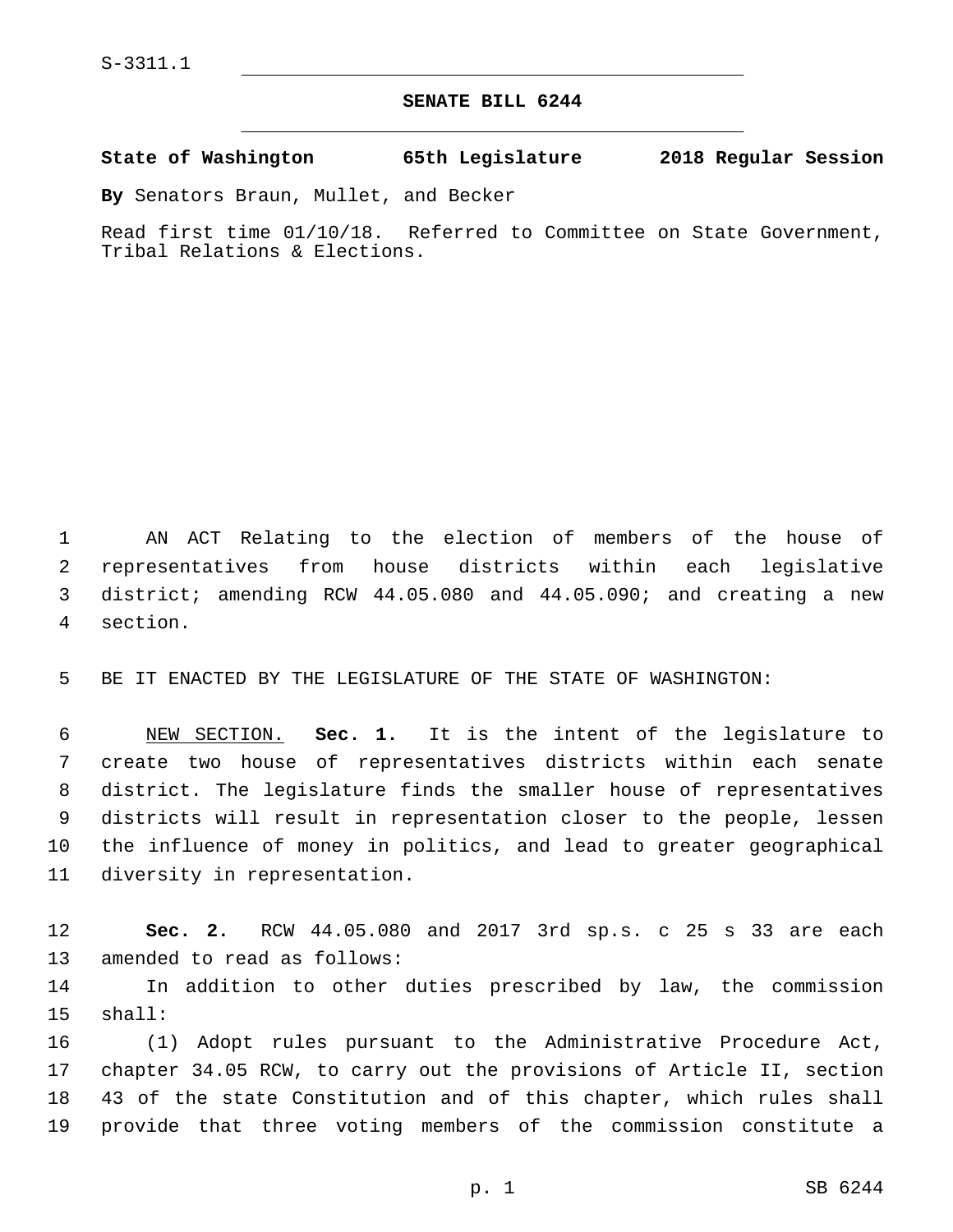quorum to do business, and that the votes of three of the voting members are required for any official action of the commission;

 (2) Act as the legislature's recipient of the final redistricting data and maps from the United States Bureau of the Census;

 (3) Comply with requirements to disclose and preserve public records as specified in chapters 40.14 and 42.56 RCW;

 (4) Hold open meetings pursuant to the open public meetings act, 8 chapter 42.30 RCW;

(5) Prepare and disclose its minutes pursuant to RCW 42.30.035;

(6) Be subject to the provisions of RCW 42.17A.700;

 (7) Prepare and publish a report with the plan; the report will be made available to the public at the time the plan is published. The report will include but will not be limited to: (a) The population and percentage deviation from the average district 15 population for every district, as well as the population and percentage deviation from the average house district population for every house district of a legislative district; (b) an explanation of the criteria used in developing the plan with a justification of any deviation in a district from the average district population, as well as a justification of any deviation in a house district of a legislative district from the average house district population; (c) a map of all the districts that includes the two house districts of 23 each legislative district; and (d) the estimated cost incurred by the 24 counties for adjusting precinct boundaries.

 **Sec. 3.** RCW 44.05.090 and 1990 c 126 s 1 are each amended to read as follows:26

27 In the redistricting plan:

 (1) Districts shall have a population as nearly equal as is practicable, excluding nonresident military personnel, based on the population reported in the federal decennial census. The two house districts of each legislative district must have a population as nearly equal as is practicable, excluding nonresident military personnel, based on the population reported in the federal decennial census.

 (2) To the extent consistent with subsection (1) of this section the commission plan should, insofar as practical, accomplish the 37 following:

 (a) District lines, and the lines of the two house districts of each legislative district, should be drawn so as to coincide with the